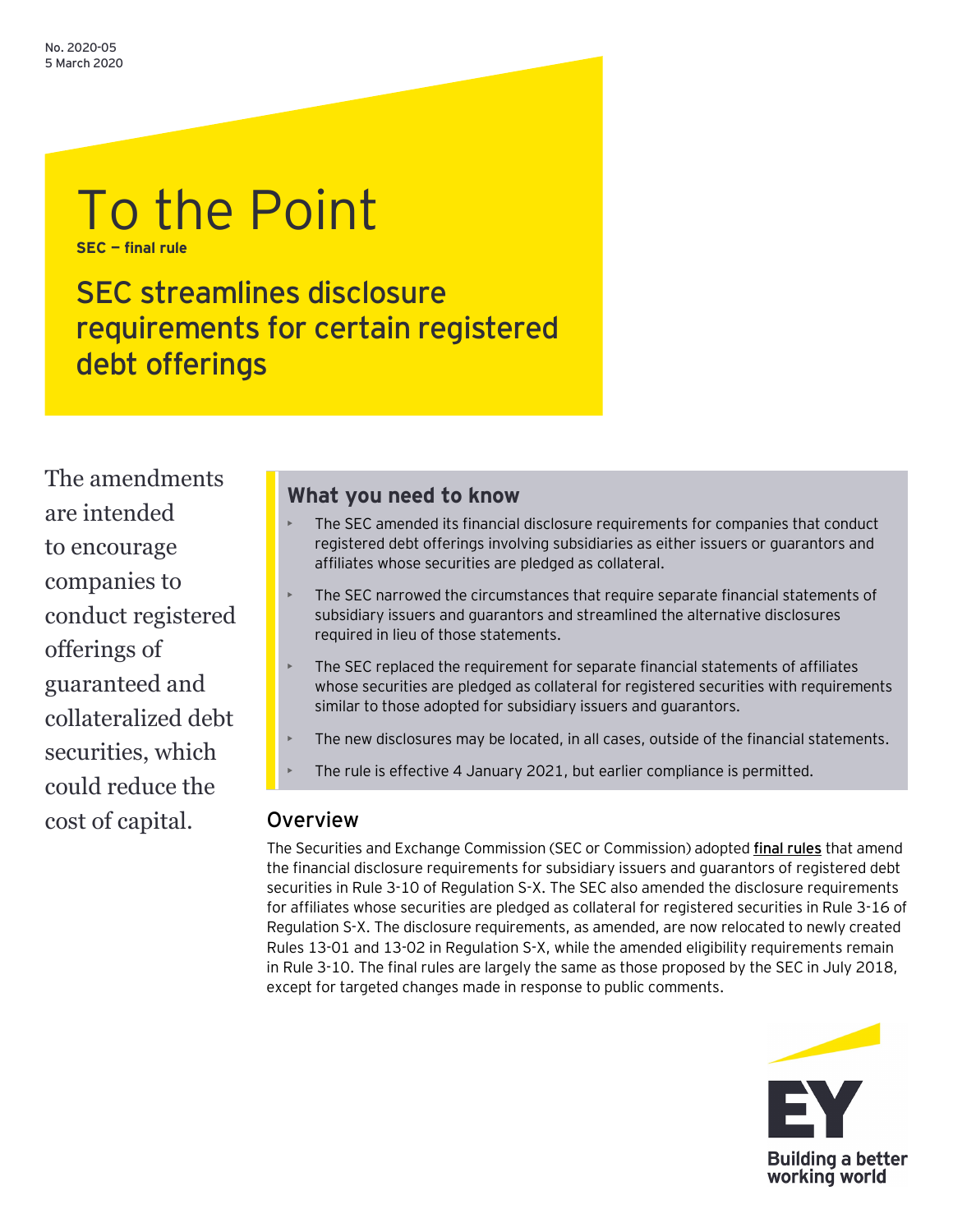The rule changes are intended to encourage companies to conduct registered offerings of guaranteed and collateralized debt securities by making the requirements less burdensome while also providing investors with material information. SEC Chairman Jay Clayton said the final rules "demonstrate how the Commission can modernize its rules and simultaneously increase investor protection, reduce compliance burdens and enhance capital formation."

Subsidiary issuers and guarantors of registered debt must file their separate audited financial statements required by Regulation S-X, unless an exception is available. The amended rules make it easier for parent companies to qualify for an exception. They also streamline the alternative disclosures that must be provided when such financial statements are omitted. The rules also replace the requirement that a registrant file financial statements of an affiliate whose securities constitute a substantial portion of the collateral of a class of securities registered with the SEC with a less burdensome alternative disclosure requirement.

# Key considerations

## **Omitting separate subsidiary issuer and guarantor financial statements**

The amendments allow parent companies to provide alternative disclosures in lieu of separate audited financial statements of subsidiary issuers and guarantors under the following additional circumstances:

- When a subsidiary is consolidated into the parent company's financial statements rather than just when the subsidiary is 100% owned by the parent
- When a subsidiary guarantor is less than fully obligated to pay the debt or, if there are multiple subsidiary guarantors, the guarantees are not joint and several (but a parent company can never be less than fully obligated to receive the disclosure relief)

A description of any factors that may affect payments to holders of guaranteed securities, such as the rights of non-controlling interest holders in consolidated subsidiaries, is required, along with the terms and conditions of the subsidiary guarantees. When these factors differ among the subsidiary issuers and/or guarantors, additional disaggregated financial disclosure is required.

## How we see it

Allowing registrants to more broadly omit financial statements of subsidiary issuers and guarantors should lessen the burden of conducting registered debt offerings with guarantees, which could help achieve the SEC's objective of encouraging more registered offerings.

## **Streamlined alternative disclosures**

## *Summarized financial information*

Registrants are allowed to disclose summarized financial information (SFI), as defined under Rule 1-02(bb) of Regulation S-X, of the issuers and guarantors combined as a group (the obligor group). The disclosure of additional line items is required if it is material for investors to evaluate the sufficiency of the guarantee. At a minimum, SFI must include the following balance sheet and income statement line items:

- Current assets; noncurrent assets; current liabilities; noncurrent liabilities; and, when applicable, redeemable preferred stocks and noncontrolling interests
- Net sales or gross revenues, gross profit, income/loss from continuing operations, net income/loss and net income/loss attributable to the group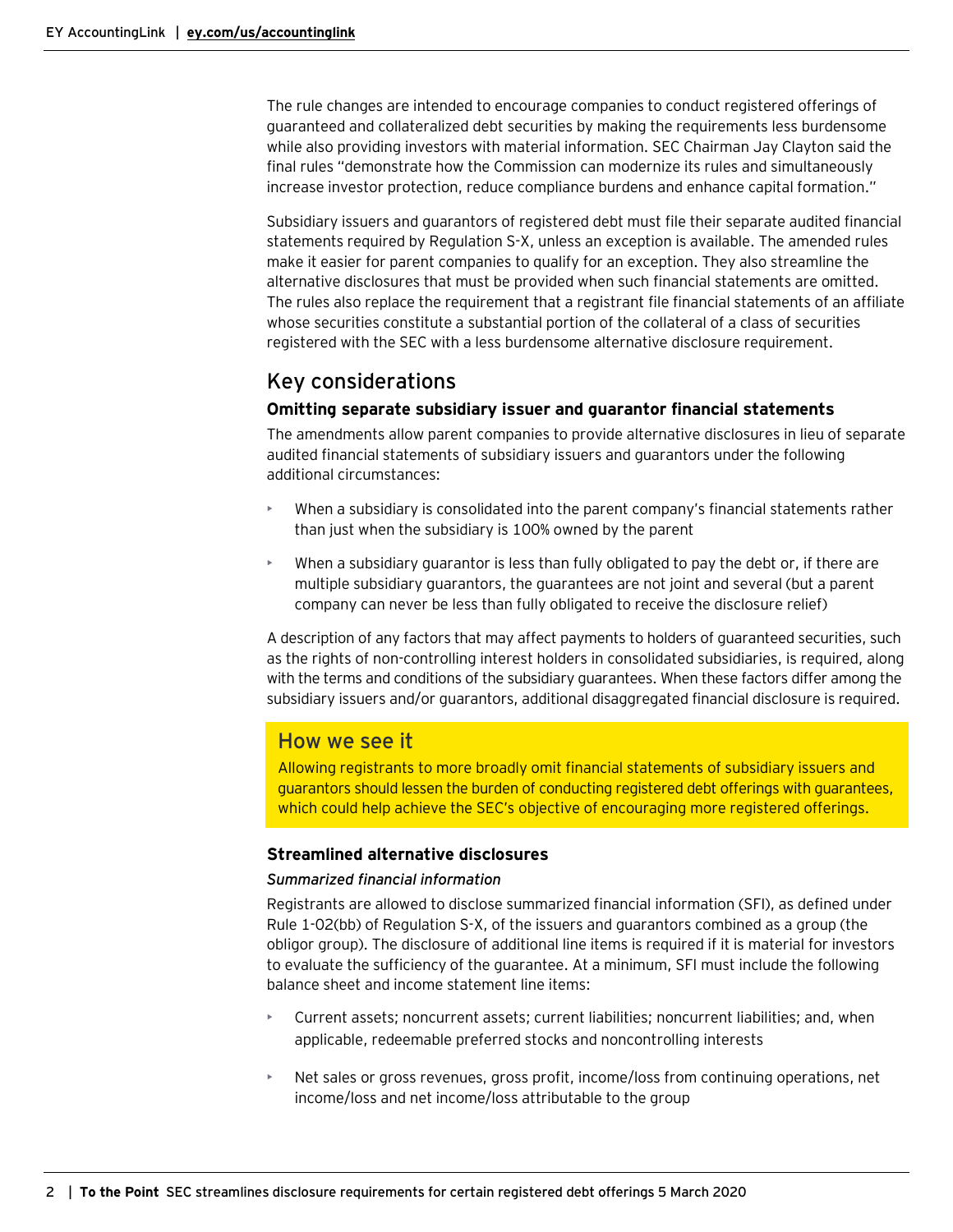#### *Defining the obligor group and combined presentation*

All eligible subsidiary issuers and guarantors may be combined with the parent company into a single column of SFI, unless further disaggregation is required. The SFI must be presented on a combined basis with intercompany transactions and resulting balances among the entities included in the obligor group eliminated.

Intercompany amounts between the obligor group and non-obligors must remain and be separately identified in the SFI in addition to other related-party transactions and balances. However, the SFI of the obligor group, including any SFI of disaggregated issuers and guarantors, must exclude non-obligor subsidiaries even if those entities are consolidated by entities in the obligor group. That is, an issuer's or guarantor's investment in a subsidiary that is not an obligor must be excluded from the SFI.

## How we see it

Requiring the exclusion from the SFI of interests of the obligor group in non-issuers and non-guarantor subsidiaries is a change from the proposal, which would have allowed companies to choose from a variety of methods to reflect these entities (e.g., the equity method). The SEC believes excluding this information from the SFI will result in better comparability. However, since such exclusion is not a method based on any existing accounting or reporting standard or practice, implementation questions may arise.

*Periods presented*

The rules reduce the periods for which the SFI must be provided from all periods presented in the parent company's financial statements to only the most recent fiscal year and, if applicable, the year-to-date interim period. That is, in quarterly reports for the second and third fiscal quarters, parent companies no longer need to provide the alternative disclosures for the current quarter.

#### *Materiality*

Disclosure of additional SFI line items is required if it is material for investors to evaluate the sufficiency of the guarantee. This disclosure threshold is similar to the one required by the previous rules and is a change from the proposed requirement, which was more open-ended.

Disclosure required by the amended rules can be omitted using a different standard of materiality that is consistent with the US Supreme Court's definition. That is, disclosure otherwise required by the rules can be omitted if there is not a substantial likelihood that it would have been viewed by a reasonable investor as having significantly altered the total mix of information made available.

To help registrants evaluate whether they can omit disclosure on the basis it is not material, the SEC identified four non-exclusive scenarios (e.g., the obligor group has no material assets, liabilities or results of operations), in which the required financial information may always be omitted.

## How we see it

Providing four safe harbor scenarios in which disclosures may be omitted eliminates the need to assess materiality. While this will make it easier to omit disclosure in these circumstances, companies may be reluctant to omit disclosures not covered by these safe harbors.

The amendments streamline the disclosure requirements and simplify compliance.